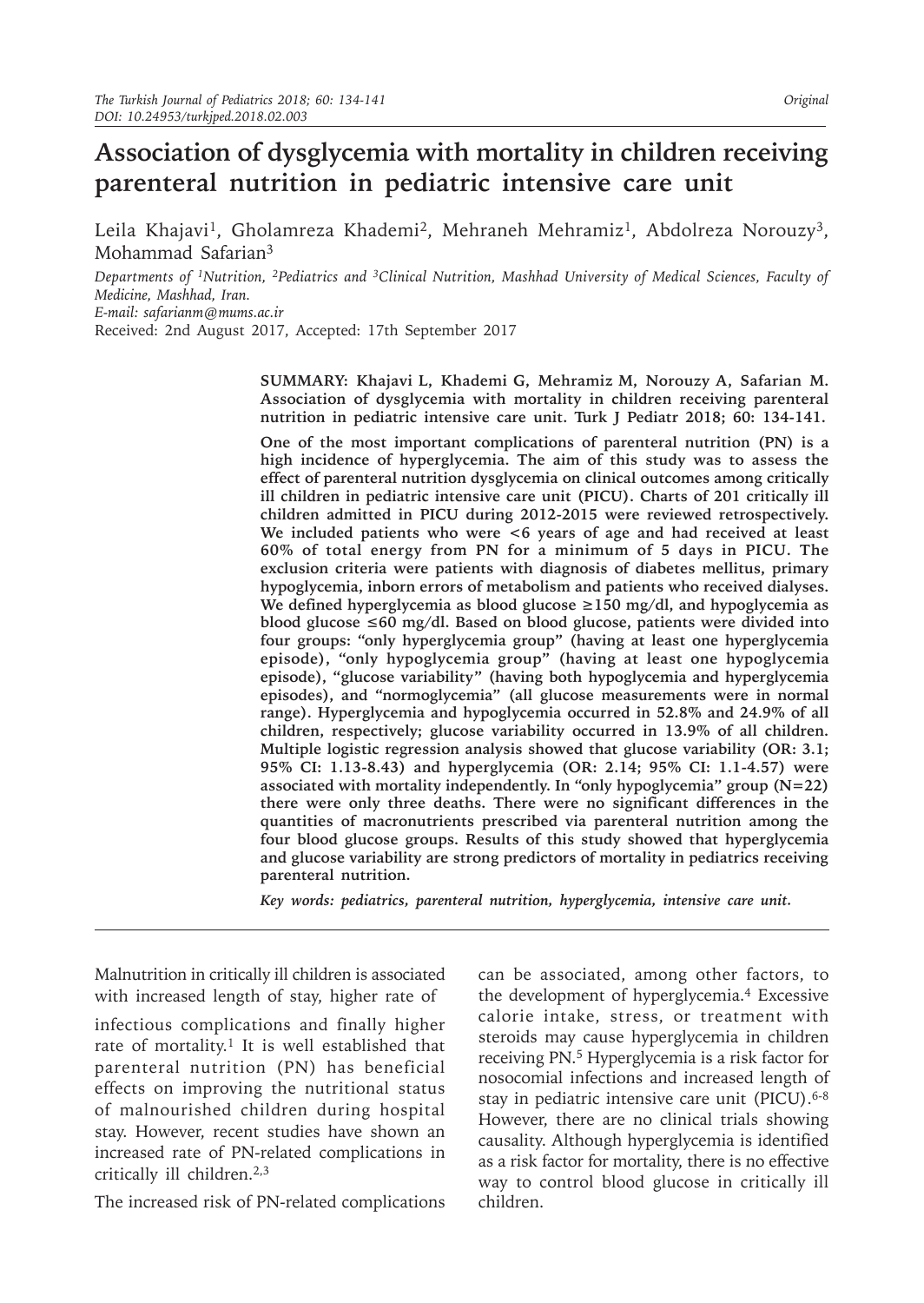Glucose variability is also common and is harmful for critically ill children.<sup>9,10</sup> Although early alterations in blood glucose may be an adaptive response, later changes in blood glucose may be detrimental.<sup>11</sup> Some studies showed that glucose variability can be more detrimental than sustained hyperglycemia.<sup>12,</sup> <sup>13</sup> Because of PN dextrose infusion, children who receive PN are less prone to emerge hypoglycemia. Nevertheless, receiving inadequate PN energy and loss of access to the central venous make children who receive PN prone to hypoglycemia.<sup>14</sup>

The usual treatment of hyperglycemia using insulin is not common in pediatric intensive care units because of the higher risk of hypoglycemia with insulin therapy.15,16 Some studies showed that hypoglycemia increased mortality in critically ill children.<sup>17, 18</sup> However, another study could not find this association.10

Although there are several studies that examined the association of hyperglycemia with mortality in PICU, these studies did not control the route of receiving nutrition. To the best of our knowledge, the current study is the first study that assess the effects of parenteral nutrition dysglycemia in a heterogeneous sample of critically ill children in PICU. The goal of this study was to investigate the association between



**Fig.1.** Kaplan–Meier survival curves. OS according to serum glucose in total populations (n=201). p-values were calculated with the log-rank test.

dysglycemia (hyperglycemia, hypoglycemia and glucose variability) with mortality in children receiving parenteral nutrition in PICU.

#### **Material and Methods**

The current study was a retrospective cohort chart review analysis of 201 critically ill children admitted to the PICU of Doctor Sheikh Hospital, a pediatric teaching hospital in Mashhad, Iran. The setting for this study was a 22 bed PICU, providing complex medical and surgical care for children. During the study period, there was no standard glucose management protocol and standard nutrition regimen in the setting. The Institutional Review Board at Mashhad University of Medical Sciences approved the study (IR.MUMS.fm.REC.1394.405).

We included patients who were  $\lt 6$  years of age and had received at least 60% of total energy from PN for a minimum of 5 days in PICU. The exclusion criteria were patients with diagnosis of diabetes mellitus, primary hypoglycemia, inborn errors of metabolic and patients who received dialyses. For patients with multiple hospital admissions, only the first admission was included. List of patients who were admitted to PICU between the years 2012 to 2015 was obtained from an electronic database in hospital administrative. Patients' unique medical numbers were extracted from electronic database to find their charts in hospital archive. Data were collected manually by a researcher from charts. Information extracted from the charts included: patients' demographics, medical vs. surgical therapy, length of stay in hospital and PICU, days on ventilator, days on PN, comorbidities, all laboratory data and all the serums and enteral nutrition. The Pediatric Risk of Mortality (PRISM) III score was calculated for every patient based on the first 24 hours of PICU admission for illness severity.

Capillary blood glucose levels were measured using a glucometer and test strip (Easy Gluco-Korea). All capillary blood glucoses were collected from charts. We defined hyperglycemia as blood glucose level  $\geq$ 150 mg/dl, and hypoglycemia as glucose level ≤60 mg/dl; based on previous studies.<sup>10, 17</sup>. Based on blood glucose, patients were divided into four groups: "only hyperglycemia group" (having at least one hyperglycemia episode and other measurements normal), "only hypoglycemia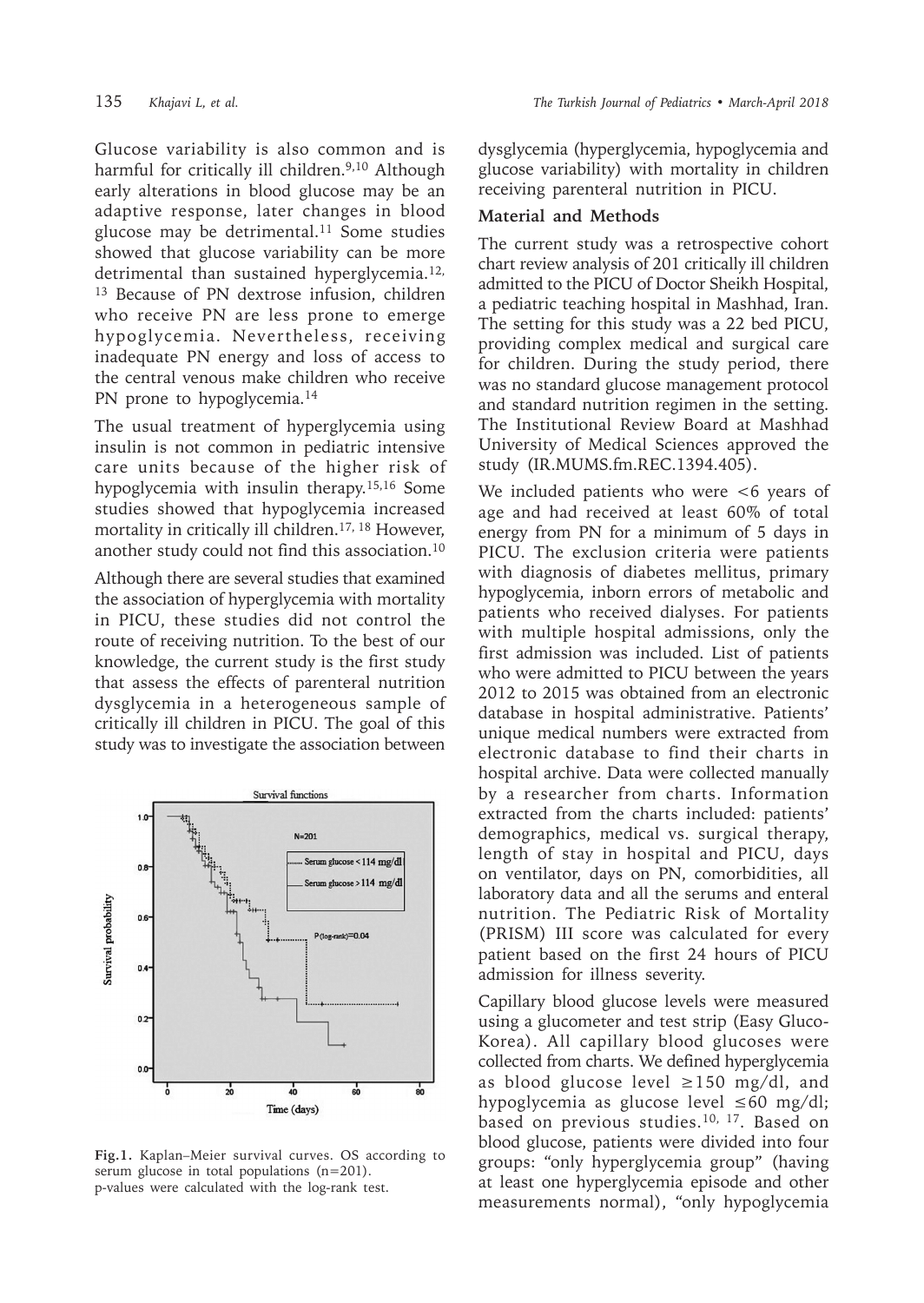| <b>Table 1.</b> General Characteristics of the Study Group |                  |  |  |  |
|------------------------------------------------------------|------------------|--|--|--|
| Characteristics                                            | Results          |  |  |  |
| Age group, $N$ $(\%)$                                      |                  |  |  |  |
| Neonate                                                    | 126 (62.7)       |  |  |  |
| Infant                                                     | 64 (31.8)        |  |  |  |
| Child                                                      | 11(5.5)          |  |  |  |
| Male, $N$ $(\%)$                                           | 105(52.2)        |  |  |  |
| Diagnosis, $N$ $(\%)$                                      |                  |  |  |  |
| Surgery                                                    | 133 (66.2)       |  |  |  |
| Non-surgery                                                | 68 (33.8)        |  |  |  |
| PRISM III score                                            | $8.3 \pm 5.7$    |  |  |  |
| PICU length of stay (days)                                 | $16.1 \pm 10.2$  |  |  |  |
| Duration of mechanical ventilation (days)                  | $5.0 \pm 8.2$    |  |  |  |
| Duration on parenteral nutrition (days)                    | $12.7 \pm 8.5$   |  |  |  |
| Number of blood glucose measurements                       | $9.6 \pm 10.5$   |  |  |  |
| Weight (kg)                                                | $3.3 \pm 2.2$    |  |  |  |
| Capillary blood glucose (mg/dl)                            | $114.1 \pm 27.4$ |  |  |  |
| Albumin (g/dl)                                             | $3.17 \pm 0.5$   |  |  |  |
| hs-CRP (mg/dl)                                             | $28.0 \pm 24.6$  |  |  |  |
| Infectious complication, $N$ (%)                           | 94 (46.8)        |  |  |  |

**Table I.** General Characteristics of the Study Group

hs-CRP: high-sensitive C-reactive protein; PRISM III: Pediatric Risk of Mortality-III Score

group" (having at least one hypoglycemia episode and other measurements normal), "glucose variability" (having both hypoglycemia and hyperglycemia episodes in a single PICU admission), "normoglycemia" (any patient that all his/her measurements were normal).

#### *Statistical analysis*

We used SPSS12 for statistical analysis. The data are presented as the mean±SD. To compare continuous variables between survivors and non-survivors, Student's t test or Mann-Whitney U test was used. Differences in four blood glucose groups were compared using ANOVA test or Kruskal-Wallis test. Chi square test was used for comparison of data between two qualitative variables. Multivariate analysis was conducted with logistic regression models. Overall survival (OS) was evaluated from the day of starting PN to the end point, i.e. death or discharge following Kaplan–Meier method, and compared by log-rank test. All the calculations were two-sided and with statistical significance at p<0.05.

## **Results**

Two-hundred-eighty-two children who received parenteral nutrition were identified between 2012-2015; 201 patients including 126 neonates, 64 infants and 11 children met inclusion criteria. Mean blood glucose for these 201 patients was  $114.1 \pm 27.4 \,\mathrm{mg}/\mathrm{dl}$ . Of the study patients, 66.2% were surgical patients and 33.8% were medical patients. Only 1.9% of  $(N= 4)$  patients received insulin during PN infusion. Table I demonstrates patients' characteristics.

There were 66 deaths (33.3%) in PICU. Table II shows the characteristics of survivors and non-survivors. Non-survivors had higher mean blood glucose concentration than survivors. Days on TPN were longer among non-survivors, compared to survivors; however, days on PPN were longer among survivors, compared to nonsurvivors. There were significant differences between group for days on mechanical ventilation, albumin level, PRISM III score, development of infectious complications and presence of comorbidity between survivors and non-survivors.

Table III shows the characteristics of patients for each blood glucose group; 52.8% of the patients experienced hyperglycemia (only hyperglycemia and glucose variability). Hypoglycemia (only hypoglycemia and glucose variability) occurred in 24.9% of the patients. A normal blood glucose range was maintained for 37.3% of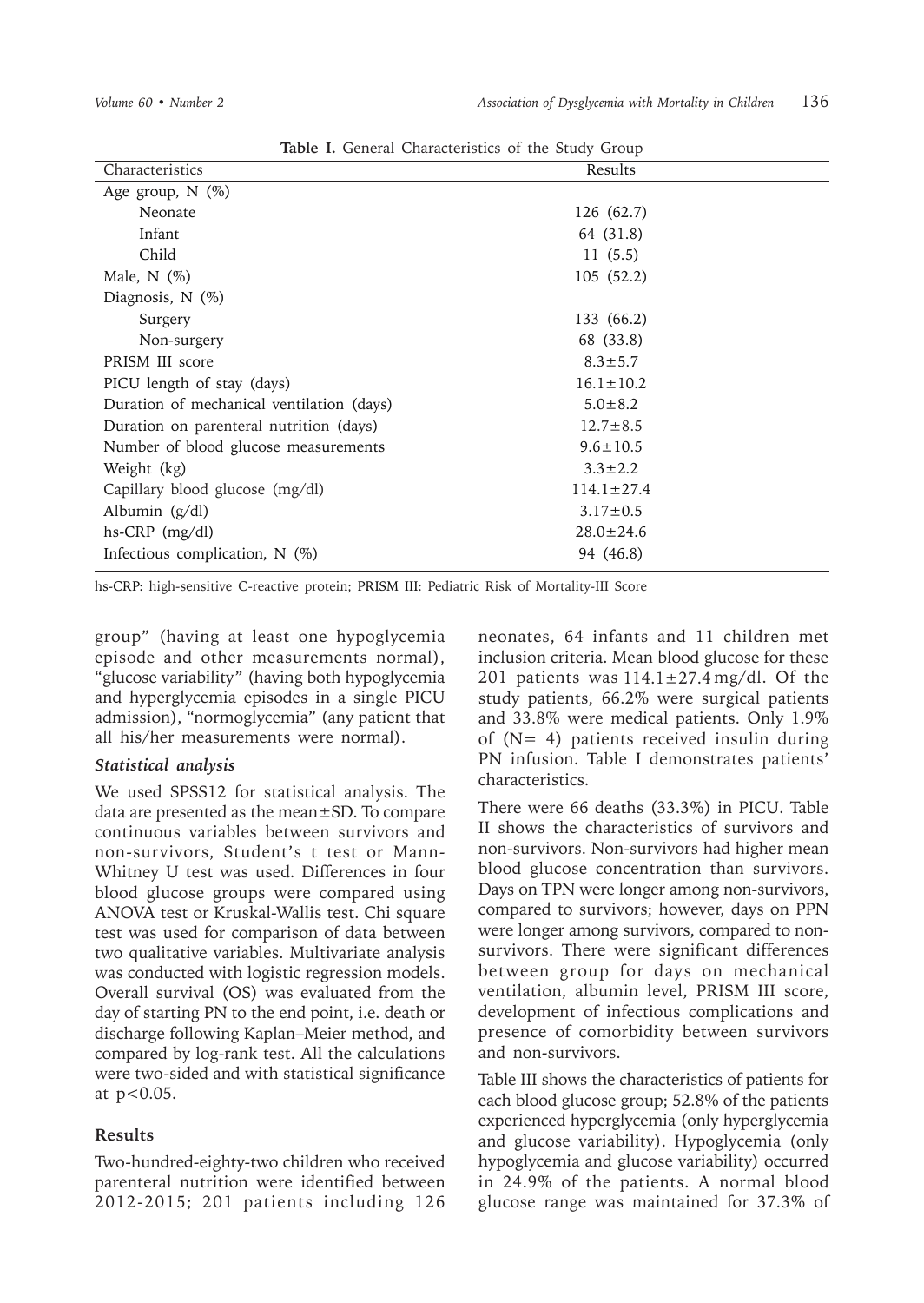| Table II. Characteristics of burvivors and indi-burvivors.        |                                         |                                        |               |  |  |
|-------------------------------------------------------------------|-----------------------------------------|----------------------------------------|---------------|--|--|
| Characteristics                                                   | Survivors (N: 135)                      | Non survivors $(N: 66)$                | p-value       |  |  |
| Age (months)                                                      | $2.7 \pm 8.4$                           | $4.1 \pm 10.0$                         | 0.82          |  |  |
| PICU length of stay (days)                                        | $17.1 \pm 10.4$                         | $15.7 \pm 10.1$                        | 0.26          |  |  |
| Duration of MV (days)                                             | $3.5 \pm 7.2$                           | $8.2 \pm 9.4$                          | < 0.001       |  |  |
| Duration of TPN (days)                                            | $8.1 \pm 6.0$                           | $11.7 \pm 8.6$                         | 0.004         |  |  |
| Duration of PPN (days)                                            | $4.2 \pm 4.7$                           | $1.6 \pm 2.7$                          | < 0.001       |  |  |
| Weight for age, $N$ (%)<br>Z-score $\le$ -2;>-3<br>$Z-score < -3$ | 23(19.3)<br>41 (30.3)                   | 21 (31.8)<br>30(45.4)                  | 0.002         |  |  |
| Mean capillary blood glucose (mg/dl)                              | $110.6 \pm 4.3$                         | $120.8 \pm 2.5$                        | 0.022         |  |  |
| Albumin $(g/dl)$                                                  | $3.1 \pm 0.5$                           | $2.8 \pm 0.4$                          | < 0.001       |  |  |
| $hs-CRP$ (mg/dl)                                                  | $25.8 \pm 21.4$                         | $32.1 \pm 30.2$                        | 0.9           |  |  |
| Diagnosis, $N$ (%)<br>Surgery<br>Non-surgery<br>PRISM-III score   | 94 (69.7)<br>41 (30.3)<br>$7.6 \pm 5.6$ | 39(59.1)<br>27 (40.9)<br>$9.7 \pm 5.8$ | 0.15<br>0.016 |  |  |
| Infectious complication, $N$ (%)                                  | 52 (38.5)                               | 42 (63.6)                              | < 0.001       |  |  |
| Steroids, $N$ (%)                                                 | 47 (34.8)                               | 24 (36.4)                              | 0.07          |  |  |
| Comorbidity, N (%)                                                | 19(14.1)                                | 24 (36.4)                              | 0.05          |  |  |

**Table II.** Characteristics of Survivors and Non-Survivors.

hs-CRP: high-sensitivity C-reactive protein; MV: mechanical ventilation; PPN: partial parenteral nutrition; PRISM-III: Pediatric Risk of Mortality-III Score; TPN: total parenteral nutrition

patients throughout receiving PN nutrition. Glucose variability (both hypoglycemia and hyperglycemia) occurred in 13.9% of patients. PICU LOS, days on ventilator, days on TPN, infectious complications and death were significantly higher among hyperglycemia and glucose variability groups. PRISM III score was significantly higher among glucose variability group.

The macronutrients composition of the PN prescriptions is shown in Table IV. As data revealed there were no significant differences in the quantities of macronutrients among the four blood glucose groups in neonates and non-neonates.

Table V shows the multiple logistic regression analysis for the risk of PICU death. Hyperglycemia group and glucose variability group had a risk of mortality that was 2.1 and 3.0 times greater than normoglycemia group, respectively, after adjusting for PRISM-III score, comorbidity and (OR=2.14; 95% CI 1.0 - 4.57), days on ventilator (OR=3.08; 95% CI 1.13-8.43).

As shown in the Kaplan–Meier curve in Figure 1, hyperglycemia was associated with significantly differential OS. The patients with

serum glucose more than median had a median OS of 23 days (95% CI 19-26), whereas patients with the serum glucose less than median had a median OS of 44 days (95% CI 4.33-54;  $log-rank$   $p=0.04$ ).

## **Discussion**

The aim of our study was to assess the association of parenteral nutrition dysglycemia with mortality and other clinical outcomes in critically ill children in PICU.

Prevalence of hyperglycemia was high in our study and the results showed that hyperglycemia and glucose variability were independently associated with mortality in critically ill children receiving parenteral nutrition. Hyperglycemia and glucose variability also were associated with increased length of stay in PICU, increased days on ventilator and increased infection. Highest rate of mortality was found in glucose variability group. In our study, hypoglycemia was not associated with increased mortality and morbidity. There were no significant differences in the quantities of macronutrients prescribed among the four blood glucose groups.

Growing bodies of evidence studied the association of hyperglycemia with mortality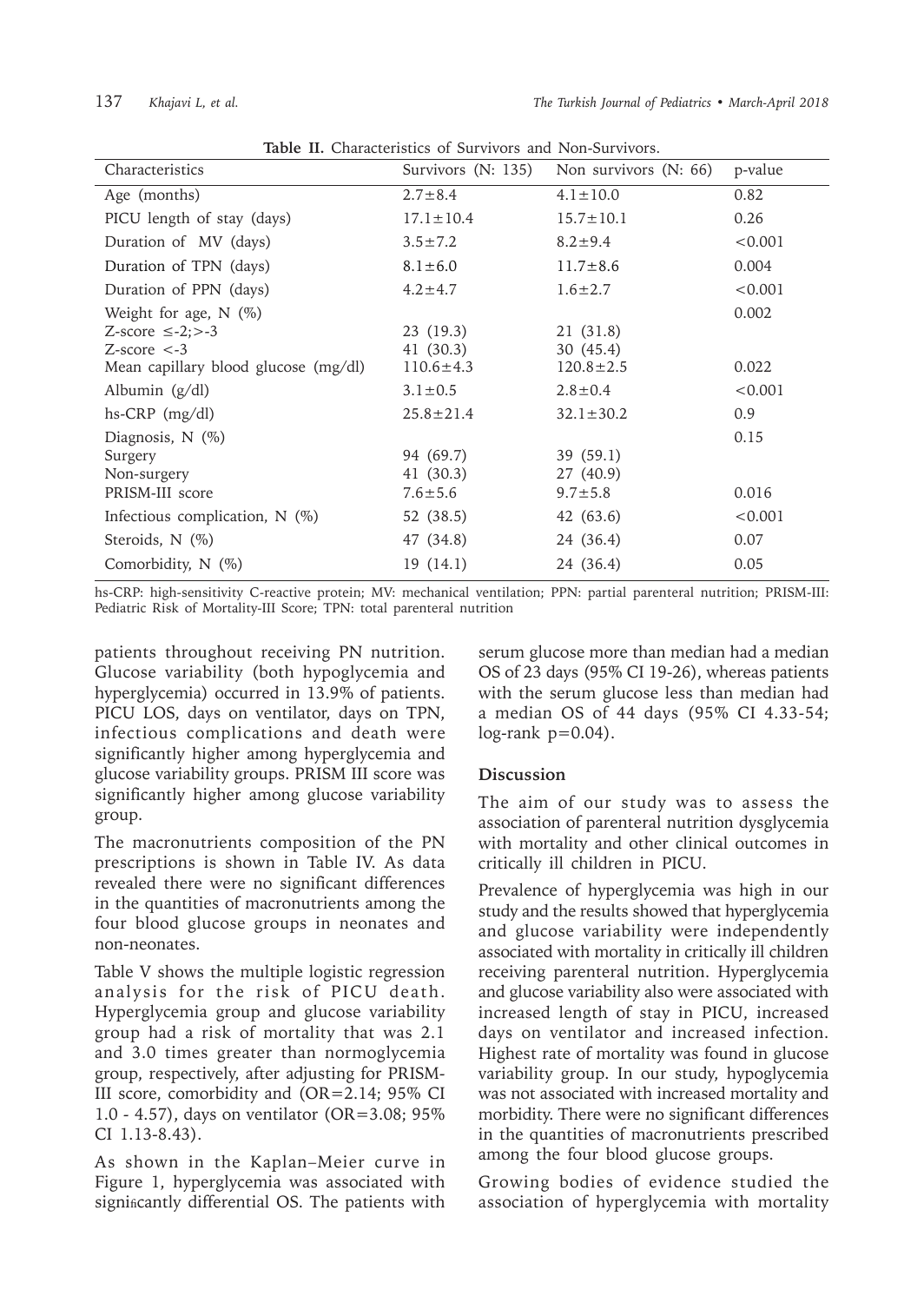|                                                                                                                   | Blood glucose groups                     |                                       |                                          |                                       |                 |
|-------------------------------------------------------------------------------------------------------------------|------------------------------------------|---------------------------------------|------------------------------------------|---------------------------------------|-----------------|
| Characteristics                                                                                                   | Normoglycemia<br>(N: 75)                 | Only<br>hypoglycemia<br>(N: 22)       | Only<br>hyperglycemia<br>(N: 76)         | Glucose<br>variability<br>(N: 28)     | P value         |
| Age (month)                                                                                                       | $2.0 \pm 5.6$                            | $1.76 \pm 3.0$                        | $4.93 \pm 12.7$                          | $2.6 \pm 6.4$                         | 0.25            |
| PICU length of stay<br>(days)                                                                                     | $13.9 \pm 8.5$                           | $17.3 \pm 14.5$                       | $16.9 \pm 10.5$                          | $19.2 \pm 9.3$                        | 0.029           |
| Duration of MV (days)                                                                                             | $3.4 \pm 5.6$                            | $4.1 \pm 12$                          | $5.6 \pm 8.7$                            | $8.6 \pm 8.4$                         | < 0.001         |
| Duration of TPN (days)                                                                                            | $7.9 \pm 5.9$                            | $9.1 \pm 7.1$                         | $9.3 \pm 7.1$                            | $13.3 \pm 8.7$                        | 0.017           |
| Duration of PPN (days)                                                                                            | $3.2 \pm 3.4$                            | $2.8 \pm 7.4$                         | $3.2 \pm 3.8$                            | $5.0 \pm 4.6$                         | 0.286           |
| Death, $N$ (%)                                                                                                    | 16(21.3)                                 | 3(13.6)                               | 31 (40.8)                                | 16(57.1)                              | < 0.001         |
| Weight for age, $N$ (%)<br>Z-score $\leq$ -2; $>$ -3<br>$Z-score < -3$<br>Mean capillary blood<br>glucose (mg/dl) | 19(25.3)<br>16(21.4)<br>$102.5 \pm 13.2$ | 1(4.5)<br>15(68.1)<br>$79.3 \pm 14.6$ | 18 (23.6)<br>25 (32.8)<br>$130.7 \pm 25$ | 7(25)<br>15(53.5)<br>$118.8 \pm 28.1$ | 0.03<br>< 0.001 |
| $\text{Albumin}(g/dl)$                                                                                            | $3.2 \pm 0.5$                            | $2.8 \pm 0.4$                         | $3.2 \pm 0.5$                            | $3 \pm 0.4$                           | 0.4             |
| $hs-CRP$ (mg/dl)                                                                                                  | $29.5 \pm 22.8$                          | $28.1 \pm 28$                         | $20.2 \pm 18.1$                          | $39.2 \pm 31$                         | 0.2             |
| Diagnosis, $N$ $(\%)$<br>Surgery<br>Non-surgery                                                                   | 48 (64)<br>27 (36)                       | 15(68.2)<br>7(31.8)                   | 53 (69.7)<br>23(30.3)                    | 17 (60.7)<br>11(39.3)                 | 0.8             |
| PRISM-III score                                                                                                   | $7.1 \pm 4.9$                            | $8.2 \pm 6.3$                         | $8.5 \pm 5.6$                            | $11.2 \pm 6.5$                        | 0.03            |
| Infectious complication,<br>$N(\%)$                                                                               | 25(33.3)                                 | 8(36.4)                               | 43 (56.6)                                | 18 (64.3)                             | 0.006           |
| Steroids, N (%)                                                                                                   | 22(29.3)                                 | 6(27.3)                               | 31 (40.8)                                | 12(42.8)                              | 0.32            |
| Comorbidity, N (%)                                                                                                | 14(18.6)                                 | 1(4.5)                                | 20(26.3)                                 | 8(28.6)                               | 0.11            |

**Table III.** Differences Between Blood Glucose Groups.

hs-CRP: high-sensitivity C-reactive protein; LOS: length of stay; PPN: partial parenteral nutrition; PRISM III: Pediatric Risk of Mortality-III Score; TPN: total parenteral nutrition

in PICU without considering the route of nutrition. The current study is the first study that evaluated the effects of parenteral nutrition dysglycemia in a heterogeneous sample of critically ill children in PICU.

Hyperglycemia was related to increased infection in different groups of critically ill children.6,7,19 In our study there was a significant association between hyperglycemia and increased infection. Increased incidence of infection by hyperglycemia is because of direct relation of hyperglycemia with immune dysfunction.<sup>20</sup> Hyperglycemia impairs complement fixation and changes macrophage and neutrophil activity (via reduced phagocytosis). 21,22

In our study, like previous studies, hyperglycemia was associated with increased days on ventilator. Hyperglycemia increases days on ventilator directly via harming lungs and indirectly by development of critical illness myopathy.<sup>23</sup>

There are two main reasons for developing hyperglycemia during critical illness. First, metabolic changes during critical illness which were characterized with increased gluconeogenesis and development of insulin resistance.24 Second reason is overfeeding specifically via parenteral nutrition.19

In the present study, average calorie intake was 53.4 Kcal/kg per day and there was no significant difference in calorie and macronutrients intake among the four blood glucose groups. It seems, in the present study, hyperglycemia was not due to overfeeding. In other study, Alaedeen et al. 19 found that calorie intake in the first week of parenteral nutrition was 83 Kcal/kg per day in premature newborns. It should be considered that maximum intake of energy should not be more than 60 Kcal/ kg in a day in acute phase of critical illness.25 Therefore, they concluded that overfeeding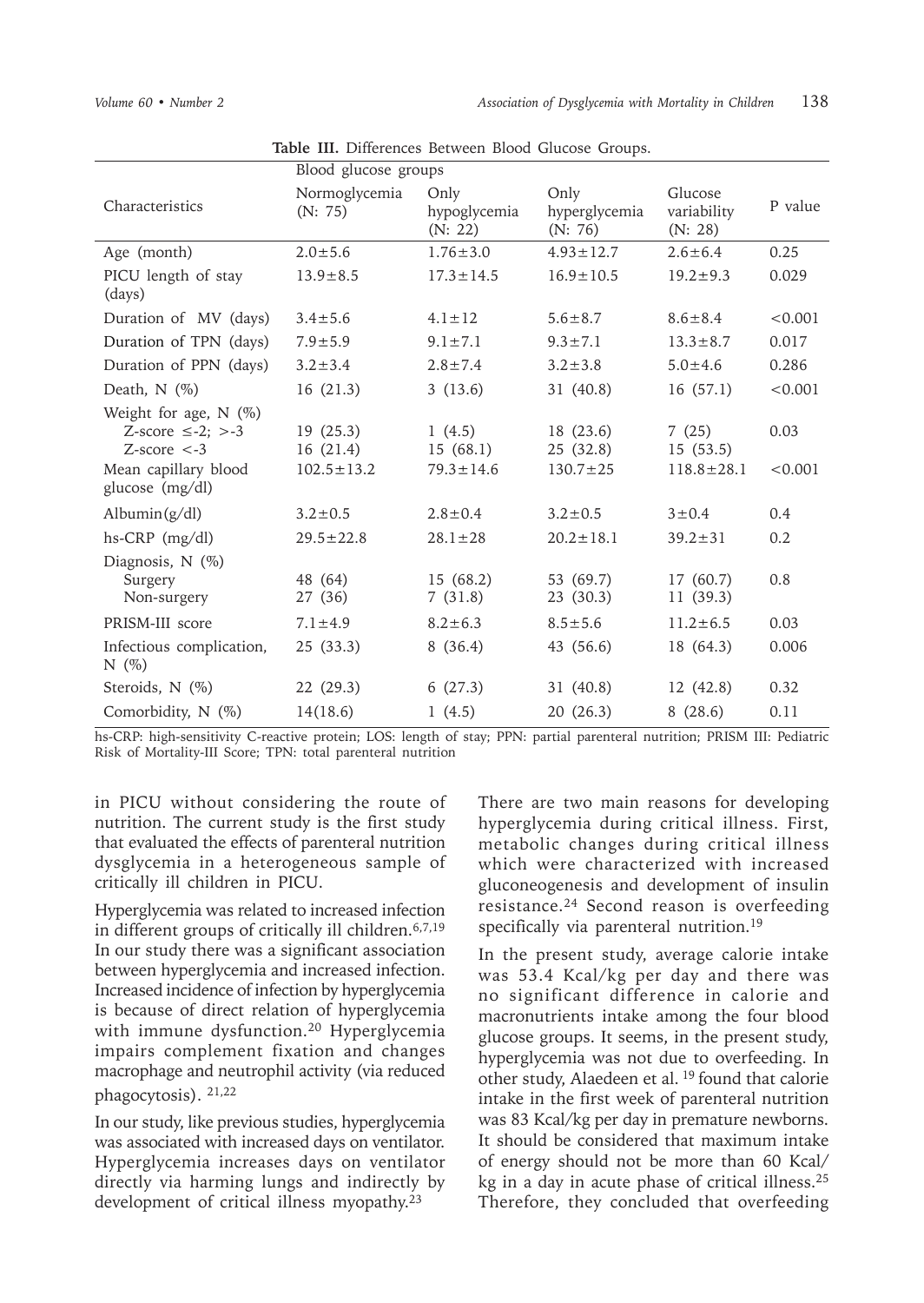| Content                   | Blood glucose groups |                      |                       |                        |         |
|---------------------------|----------------------|----------------------|-----------------------|------------------------|---------|
|                           | Normoglycemia        | Only<br>hypoglycemia | Only<br>hyperglycemia | Glucose<br>variability | P value |
| Calories (Kcal/kg/day)    |                      |                      |                       |                        |         |
| <b>Neonates</b>           | $54.9 \pm 14.6$      | $59.0 \pm 12.4$      | $58.4 \pm 17.8$       | $59.0 \pm 17.0$        | 0.60    |
| Non-neonates              | $42.6 \pm 13.8$      | $44.5 \pm 17.0$      | $50.7 \pm 15.5$       | $44.8 \pm 15.6$        | 0.20    |
| Carbohydrate $(g/kg/day)$ |                      |                      |                       |                        |         |
| <b>Neonates</b>           | $9.2 \pm 2.3$        | $9.0 \pm 2.3$        | $9.5 \pm 3.7$         | $9.7 \pm 2.8$          | 0.80    |
| Non-neonates              | $6.6 \pm 2.1$        | $7.1 \pm 2.4$        | $8.0 \pm 2.4$         | $7.2 \pm 2.7$          | 0.20    |
| Amino acids $(g/kg/day)$  |                      |                      |                       |                        |         |
| <b>Neonates</b>           | $1.4 \pm 0.7$        | $1.8 \pm 0.5$        | $1.9 + 1.1$           | $1.7 \pm 0.8$          | 0.07    |
| Non-neonates              | $1.3 \pm 0.6$        | $1.5 \pm 0.8$        | $1.7 \pm 0.9$         | $1.4 \pm 0.6$          | 0.40    |
| Fat (g/kg/day)            |                      |                      |                       |                        |         |
| <b>Neonates</b>           | $1.3 \pm 0.7$        | $1.7 \pm 0.5$        | $1.3 \pm 0.7$         | $1.4 \pm 0.8$          | 0.30    |
| Non-neonates              | $1 \pm 0.7$          | $1.1 \pm 0.8$        | $1.3 \pm 0.8$         | $1.2 \pm 0.7$          | 0.50    |

**Table IV.** Energy and Macronutrient Composition of Parenteral Nutrition According to Blood Glucose Groups.

**Table V.** Factors Associated with Mortality.

| <b>THEIR IS THERE INSERIES</b> WILL INCLUDING |         |            |               |         |  |
|-----------------------------------------------|---------|------------|---------------|---------|--|
| Factors                                       | В       | Odds ratio | 95% CI        | p value |  |
| Comorbidity                                   | 0.98    | 2.60       | $1.26 - 5.7$  | 0.010   |  |
| Days on mechanical ventilation                | 0.05    | 1.05       | $1.01 - 1.1$  | 0.009   |  |
| PRISM-III score                               | 0.05    | 1.06       | $0.99 - 1.12$ | 0.050   |  |
| Blood glucose group*                          |         |            |               | 0.02    |  |
| Only hyperglycemia                            | 0.76    | 2.14       | $1.0 - 4.57$  | 0.04    |  |
| Glucose variability                           | 1.12    | 3.08       | $1.13 - 8.43$ | 0.02    |  |
| Only hypoglycemia                             | $-0.61$ | 0.54       | $0.12 - 2.31$ | 0.40    |  |

CI: confidence interval

\*reference: normoglycemia

might happen and cause hyperglycemia in their studied population.

Risk of development of hypoglycemia in children receiving parenteral nutrition is low because of dextrose infusion. Age is a risk factor for hypoglycemia. In our study, younger children were at higher risk of hypoglycemia; however, it was not statistically significant. Ognibene et al.17 also demonstrated that younger children were at higher risk of hypoglycemia. It seems that age dependent differences in β-cell function is the cause of hypoglycemia in neonates. $26$ 

Growth-restricted children also are at higher risk of hypoglycemia.27 In our study, severe underweight was more prevalent among hypoglycemia group.

Whether hypoglycemia leads to death in critically ill children is controversial. In our study hypoglycemia was not associated with mortality and length of stay in PICU. These

findings are consistent with results of Hirshberg et al.10 who did not find any association between hypoglycemia (≤60 mg/dl) and mortality.

Logistic regression analysis showed that glucose variability had strongest association with mortality in comparison with other blood glucose groups. These results confirm previous studies that glucose variability increased mortality.10,18 The highest mean of PRISM-III score was in glucose variability group, and the lowest score was in normal blood glucose group and this difference was statistically significant.

Some non-ICU studies support this hypothesis that glucose variability may be more harmful than sustained hyperglycemia.12,13 Risso et al.12 exposed umbilical vein cells to sustained hyperglycemia or glucose variability condition and found that apoptosis was significantly higher in glucose variability condition.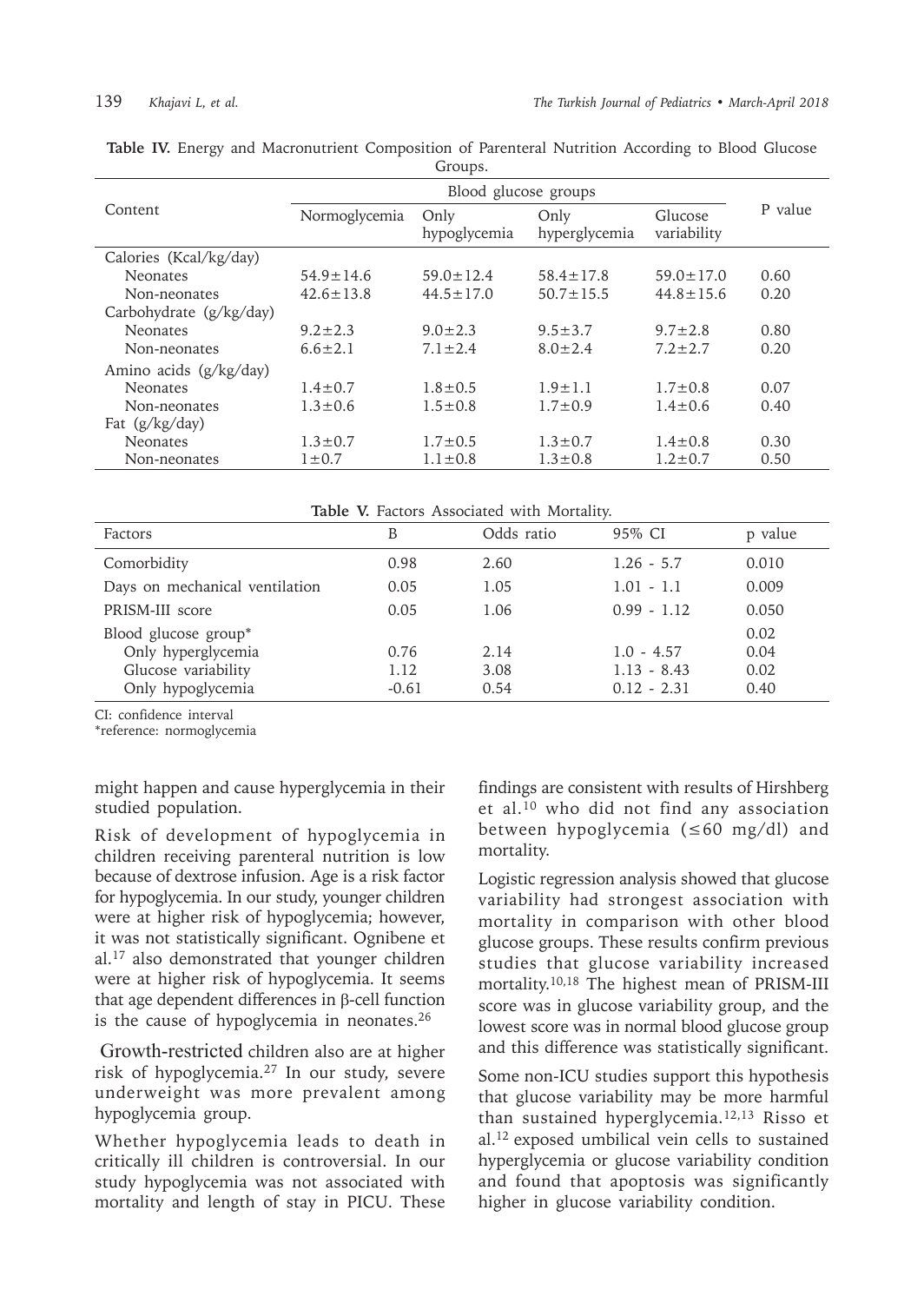Our study had some limitations. First, it was a single-center retrospective study that may attenuate the importance of clinical findings of the study. Second, there was not a standard protocol for parenteral nutrition and glucose control in the setting. Third, if the sample size was larger we could better distinguish the effect of hypoglycemia on mortality.

In conclusion; hyperglycemia and glucose variability was prevalent in children receiving parenteral nutrition. Hyperglycemia and glucose variability were independently associated with mortality after adjusting for illness severity (PRISM-III), comorbidity and days on ventilator. Glucose variability had stronger association with mortality in comparison with hyperglycemia. In our study, prevalence of hypoglycemia was lower than hyperglycemia and glucose variability. Hypoglycemia was not associated with mortality and poor clinical outcomes. The best range for controlling blood glucose in children receiving parenteral nutrition needs prospective multicenter studies with larger sample size.

#### **REFERENCES**

- 1. Kyle UG, Jaimon N, Coss-Bu JA. Nutrition support in critically ill children: Underdelivery of energy and protein compared with current recommendations. J Acad Nutr Diet 2012; 112: 1987-1992.
- 2. Fivez T, Kerklaan D, Mesotten D, et al. Early versus late parenteral nutrition in critically ill children. N Engl J Med 2016; 374: 1111-1122.
- 3. Peyret B, Collardeau S, Touzet S, et al. Prevalence of liver complications in children receiving long-term parenteral nutrition. Eur J Clin Nutr 2011; 65: 743- 749.
- 4. Rosmarin DK, Wardlaw GM, Mirtallo J. Hyperglycemia associated with high, continuous infusion rates of total parenteral nutrition dextrose. Nutr Clin Pract 1996; 11: 151-156.
- 5. Mitanchez D. Glucose regulation in preterm newborn infants. Horm Res Paediatr 2007; 68: 265-271.
- 6. Lou S, MacLaren G, Paul E, Best D, Delzoppo C, Butt W. Prevalence of dysglycemia and association with outcomes in pediatric extracorporeal membrane oxygenation. Pediatr Crit Care Med 2015; 16: 270-275.
- 7. Wu Y, Pei J, Yang X-d, Zhao Y-y, Xiang B. Hyperglycemia and its association with clinical outcomes for patients in the pediatric intensive care unit after abdominal surgery. J Pediatr Surg 2013; 48: 801-805.
- 8. Yung M, Wilkins B, Norton L, Slater A, Group PS. Glucose control, organ failure, and mortality in pediatric intensive care. Pediatr Crit Care Med 2008; 9: 147-152.

*Volume 60 • Number 2 Association of Dysglycemia with Mortality in Children* 140

- 9. Rake AJ, Srinivasan V, Nadkarni V, Kaptan R, Newth CJ. Glucose variability and survival in critically ill children: allostasis or harm? Pediatr Crit Care Med 2010; 11: 707-712.
- 10. Hirshberg E, Larsen G, Van Duker H. Alterations in glucose homeostasis in the pediatric intensive care unit: Hyperglycemia and glucose variability are associated with increased mortality and morbidity. Pediatr Crit Care Med 2008; 9: 361-366.
- 11. Srinivasan V. Stress hyperglycemia in pediatric critical illness: the intensive care unit adds to the stress! J Diabetes Sci Technol 2012; 6: 37-47.
- 12. Risso A, Mercuri F, Quagliaro L, Damante G, Ceriello A. Intermittent high glucose enhances apoptosis in human umbilical vein endothelial cells in culture. Am J Physiol Endocrinol Metab 2001; 281: 924-930.
- 13. Quagliaro L, Piconi L, Assaloni R, Martinelli L, Motz E, Ceriello A. Intermittent high glucose enhances apoptosis related to oxidative stress in human umbilical vein endothelial cells. Diabetes 2003; 52: 2795-2804.
- 14. Sperling MA, Menon RK. Differential diagnosis and management of neonatal hypoglycemia. Pediatr Clin North Am 2004; 51: 703-723.
- 15. Macrae D, Grieve R, Allen E, et al. A randomized trial of hyperglycemic control in pediatric intensive care. N Engl J Med 2014; 370: 107-118.
- 16. Srinivasan V, Agus MS. Tight glucose control in critically ill children–a systematic review and meta‐analysis. Pediatr Diabetes 2014; 15: 75-83.
- 17. Ognibene KL, Vawdrey DK, Biagas KV. The association of age, illness severity, and glycemic status in a pediatric intensive care unit. Pediatr Crit Care Med 2011; 12: 386-390.
- 18. Wintergerst KA, Buckingham B, Gandrud L, Wong BJ, Kache S, Wilson DM. Association of hypoglycemia, hyperglycemia, and glucose variability with morbidity and death in the pediatric intensive care unit. Pediatrics 2006; 118: 173-179.
- 19. Alaedeen DI, Walsh MC, Chwals WJ. Total parenteral nutrition–associated hyperglycemia correlates with prolonged mechanical ventilation and hospital stay in septic infants. J Pediatr Surg 2006; 41: 239-244.
- 20. Van den Berghe G. How does blood glucose control with insulin save lives in intensive care? J Clin Invest 2004; 114: 1187-1195.
- 21. Goldberg PA, Inzucchi SE. Critical issues in endocrinology. Clin Chest Med 2003; 24: 583-606.
- 22. McMahon MM, Bistrian BR. Host defenses and susceptibility to infection in patients with diabetes mellitus. Infect Dis Clin North Am 1995; 9: 1-9.
- 23. Stevens RD, Dowdy DW, Michaels RK, Mendez-Tellez PA, Pronovost PJ, Needham DM. Neuromuscular dysfunction acquired in critical illness: A systematic review. Intensive Care Med 2007; 33: 1876-1891.
- 24. Mechanick JI. Metabolic mechanisms of stress hyperglycemia. J Parenter Enteral Nutr 2006; 30: 157-163.